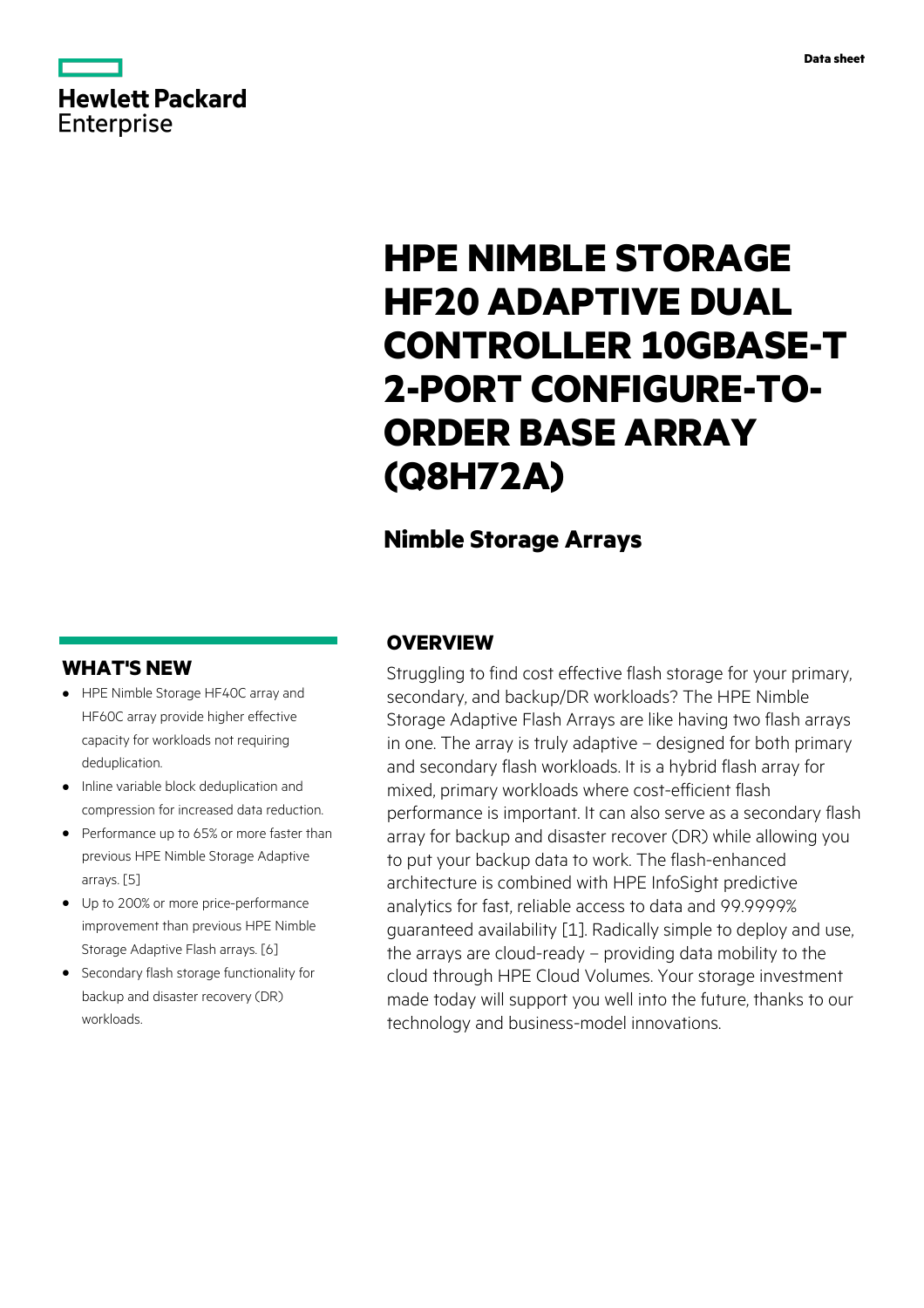### **FEATURES**

#### **Predictive Analytics**

The HPE Nimble Storage Adaptive Flash arrays automatically predicts and resolves 86% of problems before you even know there is an issue. [2]

Transforms the support experience through predictive automation and Level 3 only support.

Holistic view across the infrastructure stack and resolves problems beyond just storage

Simplifies planning with prescriptive forecasts into capacity, performance, and bandwidth requirements.

Makes infrastructure smarter and more reliable by learning from the installed base.

#### **Radical Simplicity**

HPE Nimble Storage Adaptive Flash Arrays are simple to deploy configure and manage.

Deploy flash on-premise, or in the public cloud through common data services across the HPE Nimble Storage family.

Seamlessly migrate data between all-flash, hybrid-flash, and multi-cloud storage.

Our timeless storage is your assurance of business value, no worries today, no worries tomorrow.

Radically easy to integrate with many ecosystems and has deep integration with VMware®, Microsoft® applications, Oracle®, Veeam, and others.

#### **Flash Performance for Mixed and Mainstream Workloads**

HPE Nimble Storage Adaptive Flash Arrays have speed and efficiency for mixed workloads with sub-millisecond response and greater efficiency than other hybrid arrays. [4]

Write to cost-optimized disk at flash speeds through write serialization.

Dynamic flash caching accelerates reads even as workloads change in real time.

Assigns and changes the service level of any volume at the click of a button ("Auto Flash", "All Flash", or "Minimal Flash").

Always-on data reduction delivers up to 5X space savings without performance penalty. [3]

#### **Put Your Backup Data to Work**

HPE Nimble Storage Adaptive Flash Arrays have secondary storage that does real work: flash performance lets you use your backup data for development/test, QA, analytics, and more.

Reduces the need for full backups since native application-consistent snapshots and replication plus integration with leading backup software. Speeds synthetic full backups from hours to minutes.

99.9999% (six-nines) guaranteed availability. Triple+ Parity RAID tolerates 3 simultaneous drive failures plus additional protection through intra-drive parity.

Application-granular, FIPS-certified encryption provides secure over-the-wire protection. Enhanced data shredding is built-in.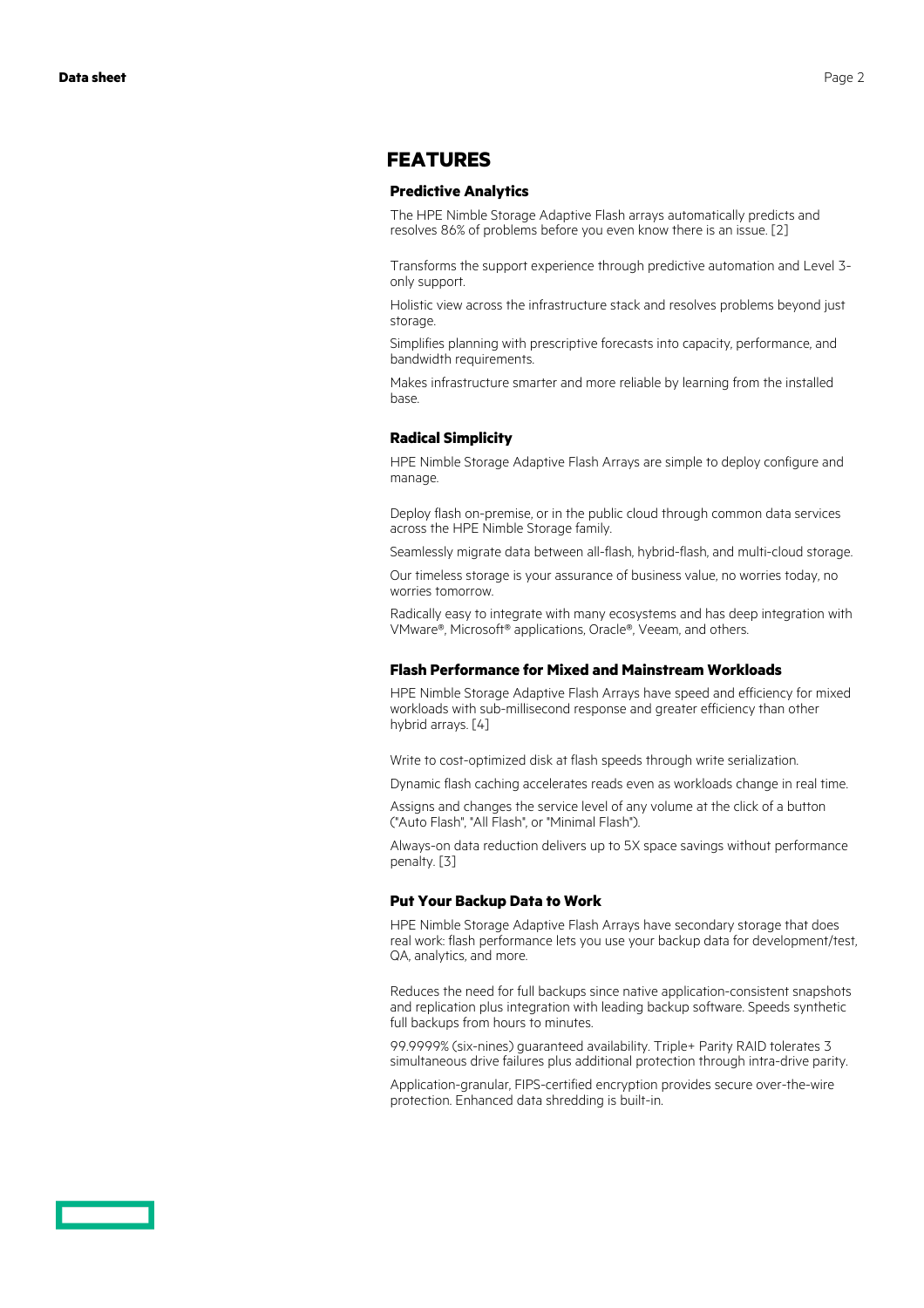Built-in application-consistent snapshots and replication. Integration with leading backup software. Deep integration with Veeam availability software.

### **Technical specifications HPE Nimble Storage HF20 Adaptive Dual Controller 10GBASE-T 2-port Configure-to-order Base Array**

| <b>Product Number</b>               | Q8H72A                                                                                                                                                                                                                                                                                                                                                                                                                                            |
|-------------------------------------|---------------------------------------------------------------------------------------------------------------------------------------------------------------------------------------------------------------------------------------------------------------------------------------------------------------------------------------------------------------------------------------------------------------------------------------------------|
| Capacity                            | Up to 210TB raw and 845TB effective capacity                                                                                                                                                                                                                                                                                                                                                                                                      |
| <b>Drive description</b>            | 21 HDDs up to 10TB per HDD plus up to 6 - 3.84TB SSD drives                                                                                                                                                                                                                                                                                                                                                                                       |
| <b>Enclosures</b>                   | (6) Maximum, Expansion Shelves supported                                                                                                                                                                                                                                                                                                                                                                                                          |
| Maximum drives per enclosure        | 21 HDDs (11 HDDs for HF20H) and Flash Cache per HF-Series base array<br>plus HF-Series Expansion Shelf.                                                                                                                                                                                                                                                                                                                                           |
| <b>Host interface</b>               | Fibre Channel and iSCSI network connectivity                                                                                                                                                                                                                                                                                                                                                                                                      |
| <b>Storage controller</b>           | Redundant storage controllers                                                                                                                                                                                                                                                                                                                                                                                                                     |
| <b>Availability features</b>        | Triple+ Parity RAID for data protection (Triple drive parity plus intra-drive parity). 99.9999% guaranteed<br>availability. Redundant HW/SW design - no single points of failure.                                                                                                                                                                                                                                                                 |
| <b>Servers supported</b>            | HPE ProLiant rack mount and blades<br>HPE Integrity servers<br><b>Industry Standard Servers</b><br>IBM® AIX servers<br>Cisco® UCS<br>Oracle® SPARC, x86<br>Maximum, depending on model                                                                                                                                                                                                                                                            |
| <b>Compatible operating systems</b> | Microsoft Windows® Server<br>VMware FSXi <sup>®</sup><br>SUSE® Linux Enterprise Server (SLES)<br>Red Hat® Enterprise Linux (RHEL)<br>Ubuntu Server Edition LTS<br>Oracle Linux<br>Oracle Solaris <sup>®</sup><br>Citrix® XenServer®<br>IBM AIX, HP-UX<br>For the latest information on supported operating systems refer to Single Point of Connectivity<br>Knowledge (SPOCK) for HPE Storage Products (SPOCK): https://www.hpe.com/storage/spock |
| <b>Product Dimensions (metric)</b>  | 17.58 x 43.9 x 89 cm                                                                                                                                                                                                                                                                                                                                                                                                                              |
| Weight                              | 65 kg (ES3 Expansion Shelf: 52 kg)                                                                                                                                                                                                                                                                                                                                                                                                                |
| Warranty                            | HPE Nimble Storage arrays come with the following warranties: 1-year, parts-only warranty for hardware<br>components and 90 day software updates for defects. Additionally, HPE will provide phone support for<br>replacing a defective part. Additional support coverage is required for HPE Nimble Storage arrays. NOTE:<br>For hardware warranty claims, defective part must be received before replacement parts are shipped.                 |